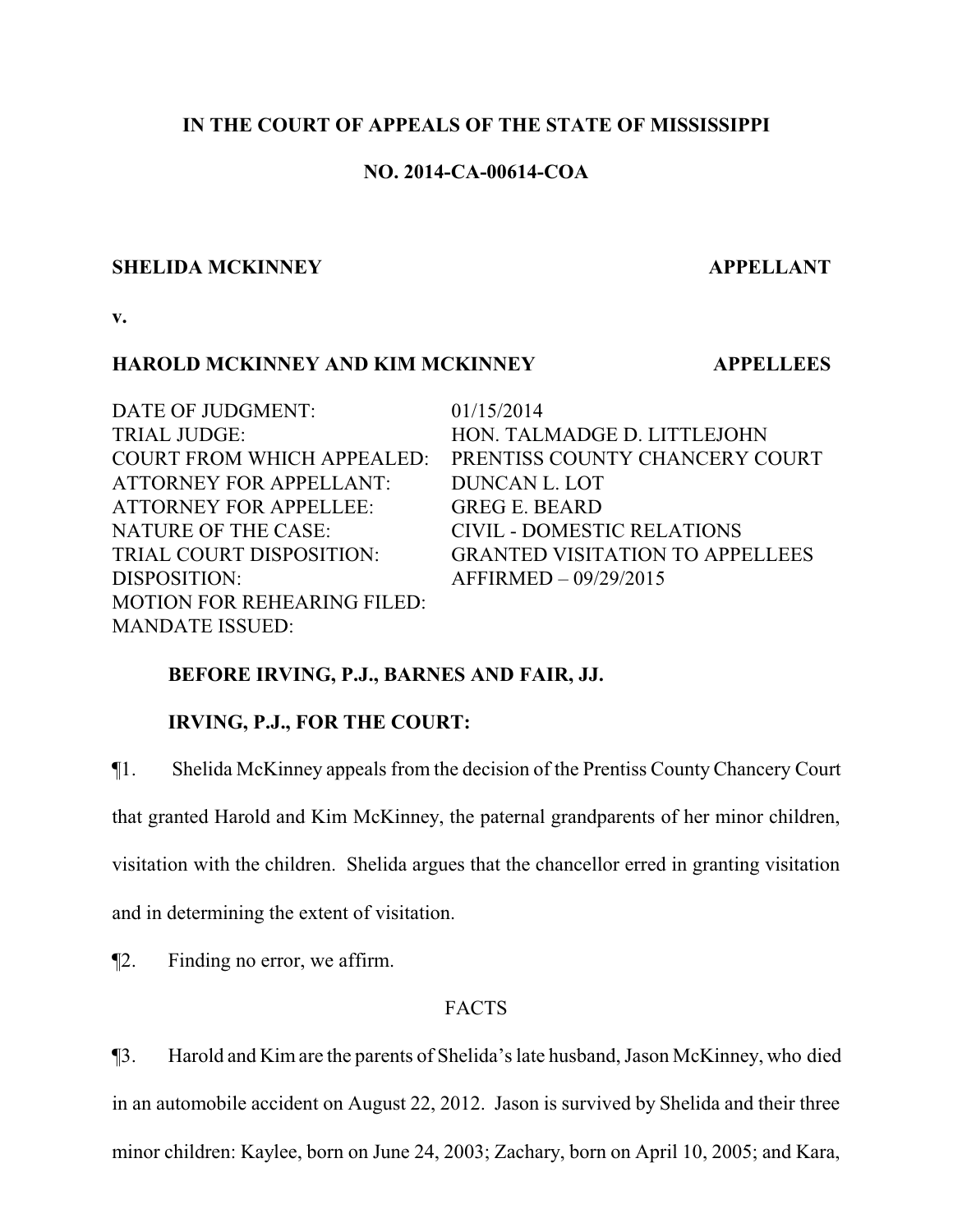born on July 23, 2009. On April 8, 2013, the grandparents filed a complaint against Shelida to establish reasonable grandparent-visitation rights under Mississippi Code Annotated section 93-16-3(1) (Rev. 2013). InShelida's answer, she denied the grandparents' allegation that she had denied them reasonable visitation with their grandchildren since Jason's death and asked the chancery court to dismiss the complaint. However, pending a hearing on the grandparents' complaint, the parties agreed to a temporary order allowing the grandparents visitation on the first, third, and fifth Saturday of each month from 12:00 p.m. to 5:00 p.m., beginning August 17, 2013, and ending upon the chancery court's final determination of visitation.

¶4. When the matter was heard, Shelida testified that she had allowed the grandparents to visit with the children when there was no conflict with the children's schedule. She testified that Monday was often the best day to schedule a visit because the rest of the week was busy with after school activities, homework, and visits with friends. Shelida also testified that when Jason was alive, the grandparents were not very involved with the children, other than visits on special occasions and when she needed their help. Shelida agreed that "it was a good idea for the kids to have a relationship with the [grandparents]" but testified that the grandparents disrespected her authority as a parent. Shelida explained that, on one occasion, the grandparents brought the children home past the time she had asked for the children to be returned. She further explained that on a couple of occasions, while the children were with their grandparents, the children were allowed to go "with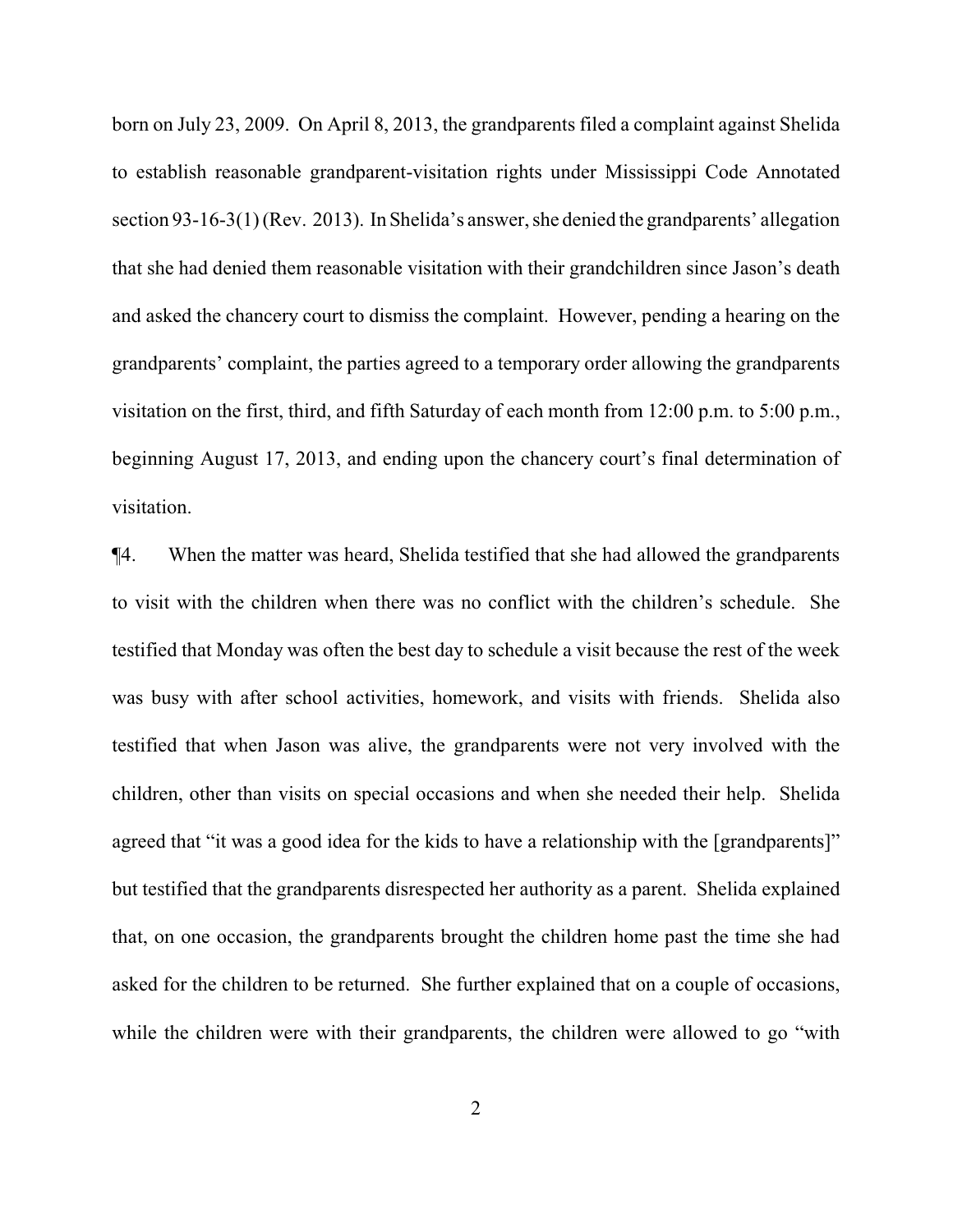[other] people without [her] permission . . . . [She did not] know where they [had gone]."

¶5. Harold testified that, while Shelida allowed themto see their grandchildren, they were not allowed a "reasonable" amount of visitation. Harold further testified that, prior to Jason's death, they would see their grandchildren three or four times a week and that they all had a close relationship. Harold stated that he and Kim lived about two miles from Shelida and the grandchildren. He also stated that when they would attempt to visit after Jason's death, Shelida would turn them away because "[the children were] busy or doing something all the time.]" Harold further stated that he was willing to take the children to their Saturday activities if he and his wife were allowed visitation on that day. He could not recall ever interfering with Shelida's raising or disciplining of the children.

¶6. Kim testified that if she and Harold were awarded visitation, the children's lives would not be disrupted. She stated that she had a place where the children could sleep if overnight visitation was granted. Kim acknowledged that she smoked, but stated that she would not do so in front of the children. Kim further testified that Shelida offered Monday afternoons for visitation with the grandchildren, but Kim did not get home from work until 6:00 p.m. on Mondays, making it difficult for her to see the children. She believed that Shelida purposefully asked for that day, knowing that Kim would not be there. Kim also testified that she once took care of her grandchildren for several days in a row when Shelida's job required her to be out of town. She agreed to respect Shelida's wishes regarding the disciplining of the children. Kim testified that Zach texted her until Shelida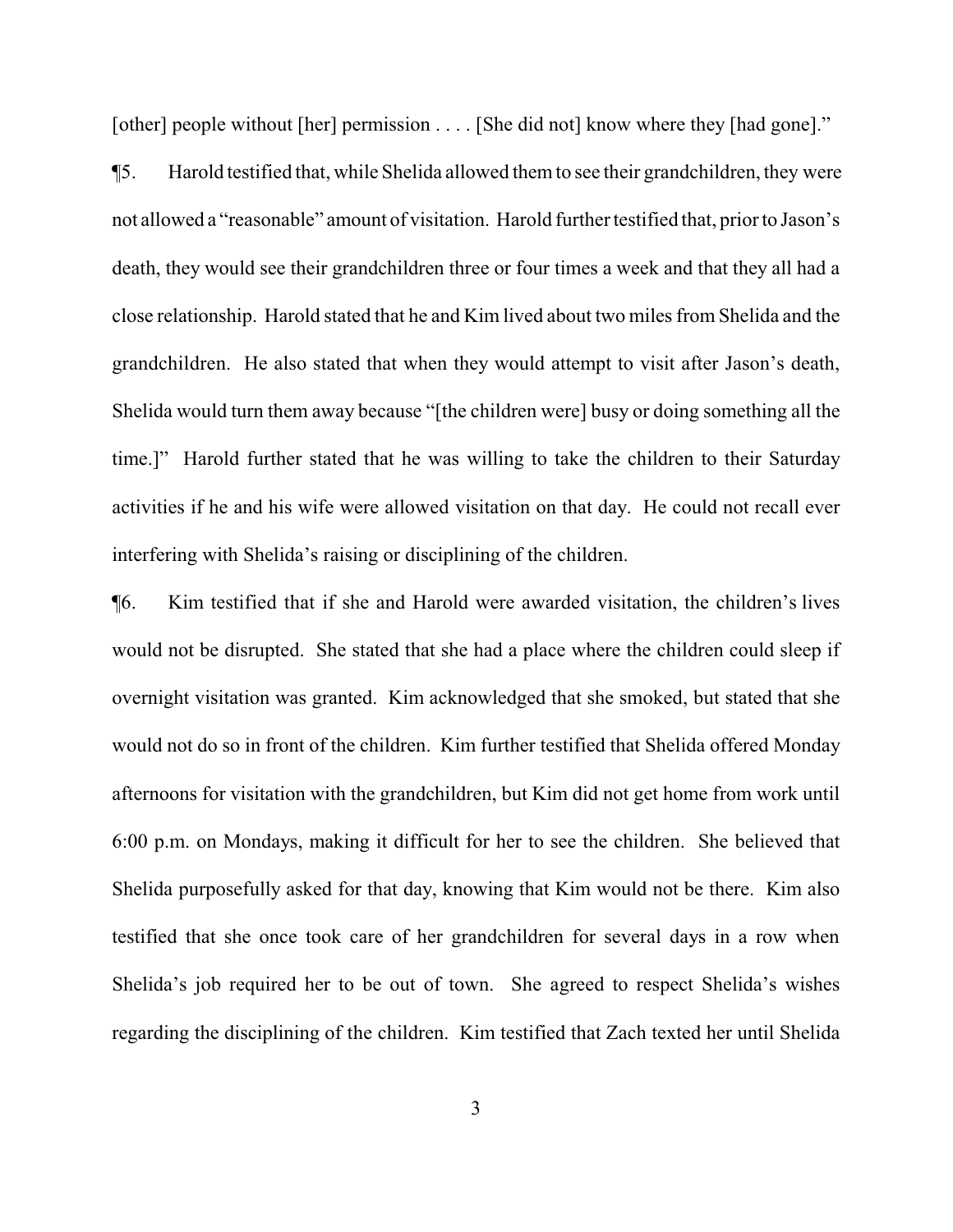took his phone away. Kim acknowledged that the church she and Harold attended was different from Shelida's church, but she pointed out that the churches were affiliated and provided the same message. Kim believed that it was in the best interest of the children for the children "to spend a few days with them each month" so that the children could spend some time with their cousins.

¶7. On cross-examination, Kim acknowledged that she had visited with the children after Jason's death. For example, she admitted taking Kaylee to a pumpkin patch and Kara to church twice. Kim also acknowledged the children's busy schedule and conceded that Monday was the day they did not have any school-related activities. Upon further crossexamination, Kim clarified—her contention was not that she and Harold were not getting to see their grandchildren following Jason's death but that the time with them was not quality time. Kim also stated that the relationship between her and Shelida had deteriorated since Jason's death but that they had "never had a cross word."

¶8. Several witnesses testified that the McKinneys were a tight-knit family. After the hearing, the chancery court granted visitation to the grandparents every Monday afternoon from 3:30 p.m. until 7:00 p.m.; the third weekend of every month from Saturday at 8:00 a.m. until Sunday 4:00 p.m.; and one week during the summer, beginning on Monday at 8:00 a.m. of the second week of July until the following Saturday at 8:00 p.m. The judgment also prohibited all parties from smoking in the presence of the children. Following the issuance of a supplemental order by the chancery court to clarify a transportation issue regarding the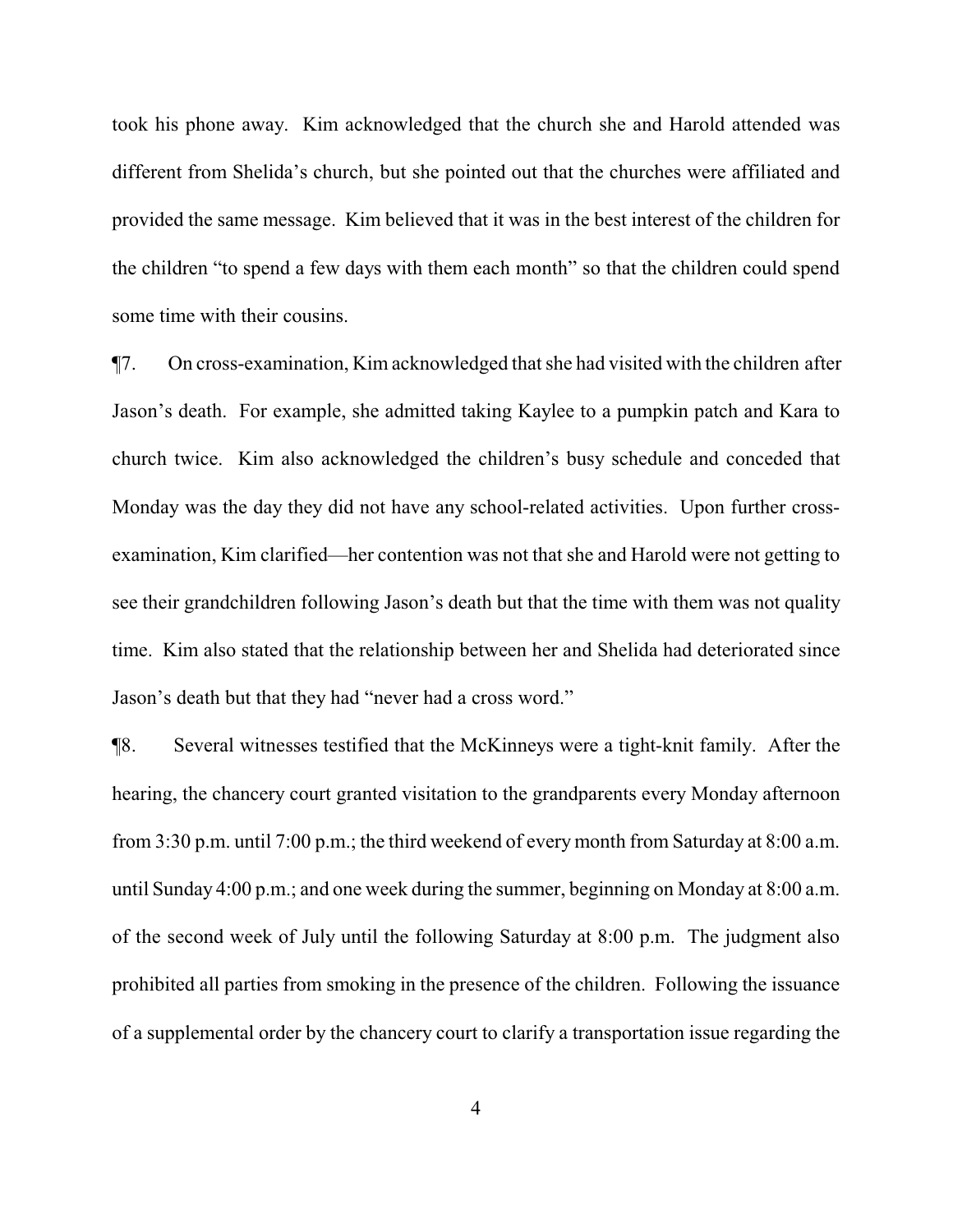grandparents' visitation, Shelida appealed.

#### **DISCUSSION**

¶9. "Absent an abuse of discretion, this Court will not reverse the decision of the [chancery court]." *Solomon v. Solomon*, 980 So. 2d 319, 321 (¶2) (Miss. Ct. App. 2008) (citation omitted). "This Court will not disturb the factual findings of the [chancery court] unless [they] are manifestly wrong or clearly erroneous." *Id.* 

¶10. Shelida admits that the grandparents had a statutory right to petition the chancery court for grandparent visitation, but she argues the chancery court erred in awarding visitation to the grandparents because she already was allowing them to visit their grandchildren. According to Shelida, the grandparents were required to show that she was unreasonably denying them visitation with their grandchildren, and without such a showing, the grandparents were not entitled to court-ordered visitation. She further argues that even if visitation was properly allowed, the scope of it should have been limited to the amount of visitation that the grandparents enjoyed prior to Jason's death. Understandably, the grandparents say that the chancery court did not err in any respect. We address these issues in turn.

#### *1. Did the chancellor err in granting grandparent visitation*?

¶11. Mississippi Code Annotated section 93-16-3(1) (Rev. 2013) provides that "whenever one (1) of the parents of a minor child dies, either parent of the child's parents may petition the . . . chancery court in the county in which the child resides, and seek visitation rights with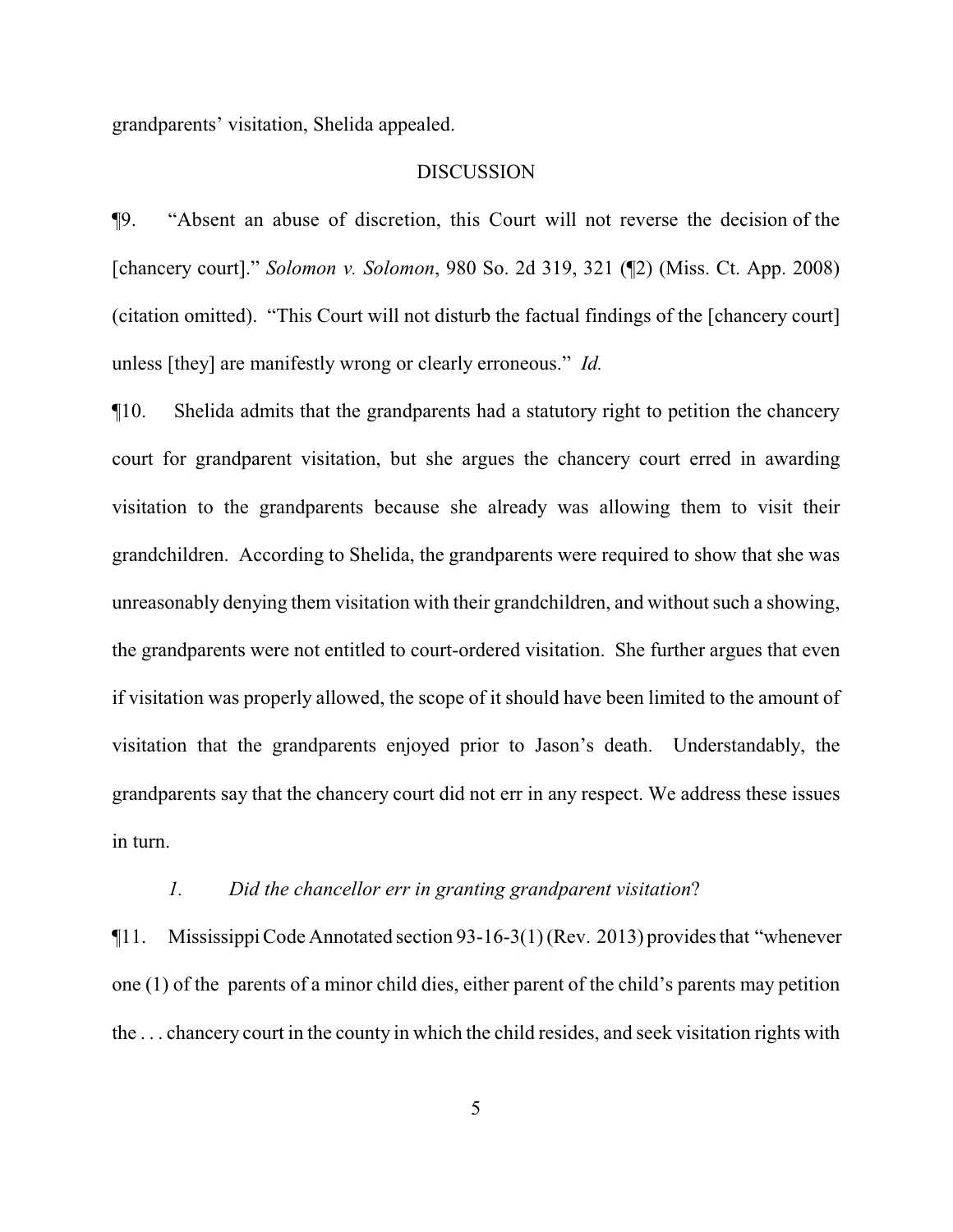the child." Section 93-16-3(2) provides:

Any grandparent who is not authorized to petition for visitation rights pursuant to subsection (1) of this section may petition the chancery court and seek visitation rights with his or her grandchild, and the court may grant visitation rights to the grandparent, provided the court finds:

(a) That the grandparent of the child had established a viable relationship with the child and the parent or custodian of the child unreasonably denied the grandparent visitation rights with the child; and

(b) That visitation rights of the grandparent with the child would be in the best interests of the child.

¶12. It is clear from even a casual reading of the statute that the statute recognizes two different categories of grandparents. The first category includes the grandparent of a minor child who has lost one of his or her parents, section 93-16-3, subsection (1), and the second category is a grandparent not described in subsection (1). In other words, the grandparent of a child who has both parents living falls under section 93-16-3, subsection (2). It is also clear froma reading of the statute that a grandparent falling under subsection (2) may petition a chancery court for visitation, and the visitation may be granted, provided the court finds that the grandparent meets the requirements of subsections (a) and (b) of section 93-16-3(2) – that is, the grandparent has established a viable relationship with the child, the parent or custodian of the child has unreasonably denied the grandparent visitation rights, and visitation would be in the best interests of the child.

¶13. What is not clear from a plain reading of the statute is what prerequisite or prerequisites must be met before visitation may be granted to a grandparent who petitions the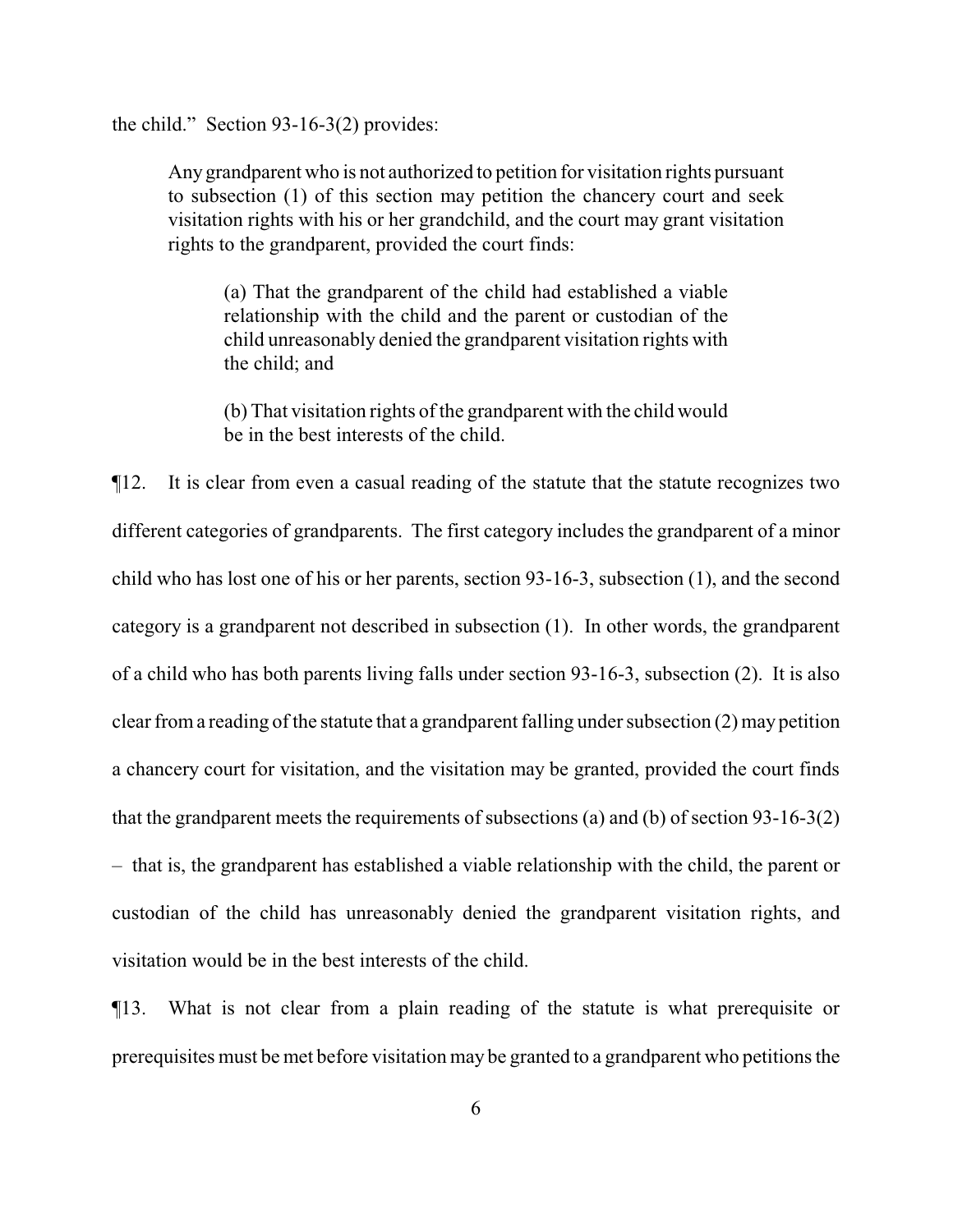chancery court under section 93-16-3(1) for visitation. Here, it is clear that the grandparents fall in the first category of grandparents discussed above, because of the death of their son, Jason. So the question is: are the grandparents required, as Shelida argues, to show that they have been unreasonably denied visitation with their grandchildren when the subsection of the statute authorizing them to petition for visitation is silent as to the prerequisite(s) for granting visitation? The grandparents point out that the argument that Shelida makes here was made and rejected in *Zeman v. Stanford*, 789 So. 2d 798, 802 (¶15) (Miss. 2001). We agree. The chancery court did not err in finding that since the grandparents' petition for visitation was properly brought under section 93-16-3(1), the grandparents were not required to meet the requirements of section 93-16-3(2). This issue is without merit.

*2. Did the chancellor err in awarding the grandparents visitation greater than the amount of visitation enjoyed by the grandparents prior to Jason's death?*

¶14. Shelida next argues that even if visitation was warranted, the chancery court erred in granting the grandparents more visitation than they exercised prior to their son's death. She stresses that the grandchildren did not visit with their grandparents more than two or three times a week while Jason was alive, and she takes issue with the chancery court granting overnight visitation since the children had rarely spent the night at their grandparents' house during Jason's lifetime.

¶15. The Mississippi Supreme Court in *Settle v. Galloway*, 682 So. 2d 1032, 1035 (Miss. 1996) (internal citations omitted), in expressing concern over excessive grandparent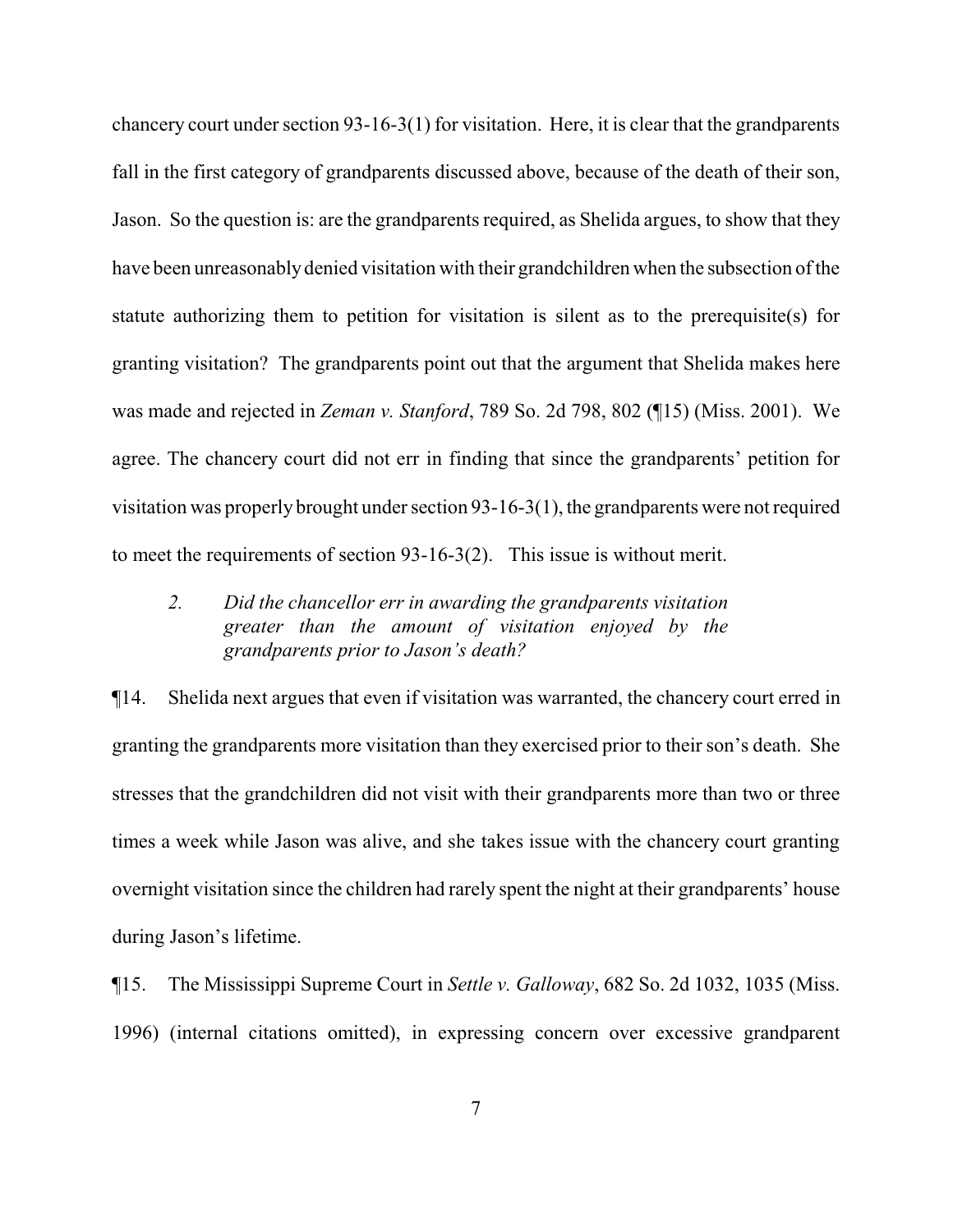visitation, stated:

Natural grandparents have no common-law "right" of visitation with their grandchildren. Such a right must come from a legislative enactment. Although the Mississippi Legislature created this right by enacting [section] 93-16-3, it is clear that natural grandparents do not have a right to visit their grandchildren that is as comprehensive as the rights of a parent.

¶16. For guidance, our supreme court has listed ten factors that should be considered in

determining grandparent visitation. The factors are as follows:

1. The amount of disruption that extensive visitation will have on the child's life. This includes disruption of school activities, summer activities, as well as any disruption that might take place between the natural parent and the child as a result of the child being away from home for extensive lengths of time;

2. The suitability of the grandparents' home with respect to the amount of supervision received by the child;

- 3. The age of the child;
- 4. The age and physical and mental health of the grandparents;
- 5. The emotional ties between the grandparents and the grandchild;
- 6. The moral fitness of the grandparents;
- 7. The distance of the grandparents' home from the child's home;
- 8. Any undermining of the parent's general discipline of the child;

9. Employment of the grandparents and the responsibilities associated with that employment;

10. The willingness of the grandparents to accept that the rearing of the child is the responsibility of the parent, and that the parent's manner of child rearing is not to be interfered with by the grandparents.

*Martin v. Coop*, 693 So. 2d 912, 916 (Miss. 1997). In arriving at the decision to grant the